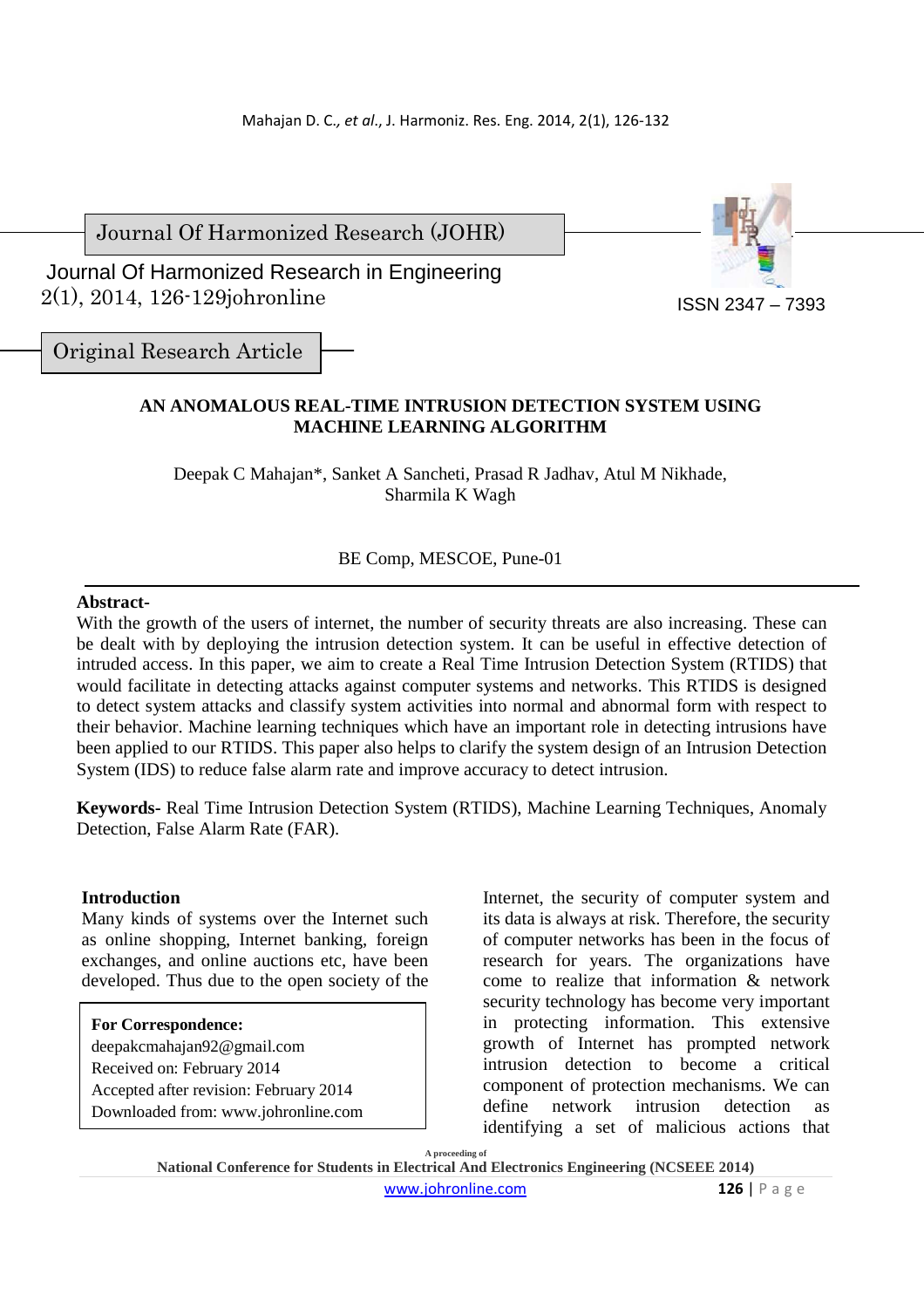threaten the integrity, availability, and confidentiality of a network resource. Industries face new security challenges frequently, which they can tackle through the IDS.

Intrusion detection mechanism is divided into the two categories: misuse detection and anomaly detection. Misuse detection searches for specific patterns or sequences of programs and user behaviors that match well-known intrusion scenarios, i.e. they can detect many or all known attack pattern, but the weakness of misuse based intrusion detection systems is that the incapability of identifying new types of attacks or variations of known attacks. On the other hand, anomaly detection develops models of normal network behavior and then new intrusions are detected by evaluating significant deviations from the normal behavior, i.e. the normal behavior of system or network traffic are represented and, for any behavior which varies over a pre-defined threshold, an anomalous activity is identified. Thus the main advantage of anomaly detection is that it may detect novel intrusions that have not been observed yet.

In anomaly based IDS, the number of false positives generated are higher than that of those based on signatures. An important issue in anomaly based system is how these systems should be trained, i.e., how to define what is a normal behavior of the system or network environment (which of the features are relevant) and how to represent the behavior computationally.

Nowadays Machine Learning Intrusion Detection System has been giving high accuracy and good detection of novel attacks. Intrusion detection system (IDS) is a network security technique attempting to detect various attacks. Machine learning is concerned with the design and the development of algorithms and methods that allows computer systems to autonomously infer and integrate knowledge to continuously improve them to finish its tasks efficiently and effectively.

# **Motivation**

# **Real-time Intrusion Detection and Classification**

In this paper, the author has proposed a Real-Time Intrusion Detection System (RT-IDS) using Decision tree technique to classify an online network data that is pre processed to have only 13 features. The number of features affects to the RT -IDS detection speed and resource consumption. In addition RT-IDS can classify normal network activities and main attack types consisting of Probe and Denial of Service (DoS). Hence, it helps to decrease time to diagnose and defense each network attack.

## **Survey on Intrusion Detection System using Machine Learning Techniques**

In this paper authors has represented an overview of the machine learning techniques which are being utilized for the attack detection in Intrusion Detection System and effective design system of effective IDS. In today's environment security of the information in computer based systems is a major concern to researchers. The work of IDS and various methods which has been a major focus of the information security related research. Though machine learning is a vast and advanced field still it is relatively not so mature and not optimized for IDS.

### **RT-UNNID: A practical solution to realtime network-based intrusion detection using unsupervised neural networks**

The RT-UNNID system is system, which is capable of intelligence, using unsupervised neural network, the real time IDS is build. Unsupervised neural nets can improve their analysis of new data without retraining. In previous their work, they have evaluated Adaptive Resonance Theory (ART) and Self-Organizing Map (SOM) neural networks using offline data. In this paper, they presented a real-time solution using unsupervised neural nets to detect known and new attacks in network traffic. They have evaluated approaches using 27 types of attack, and observed 97% precision using ART nets, and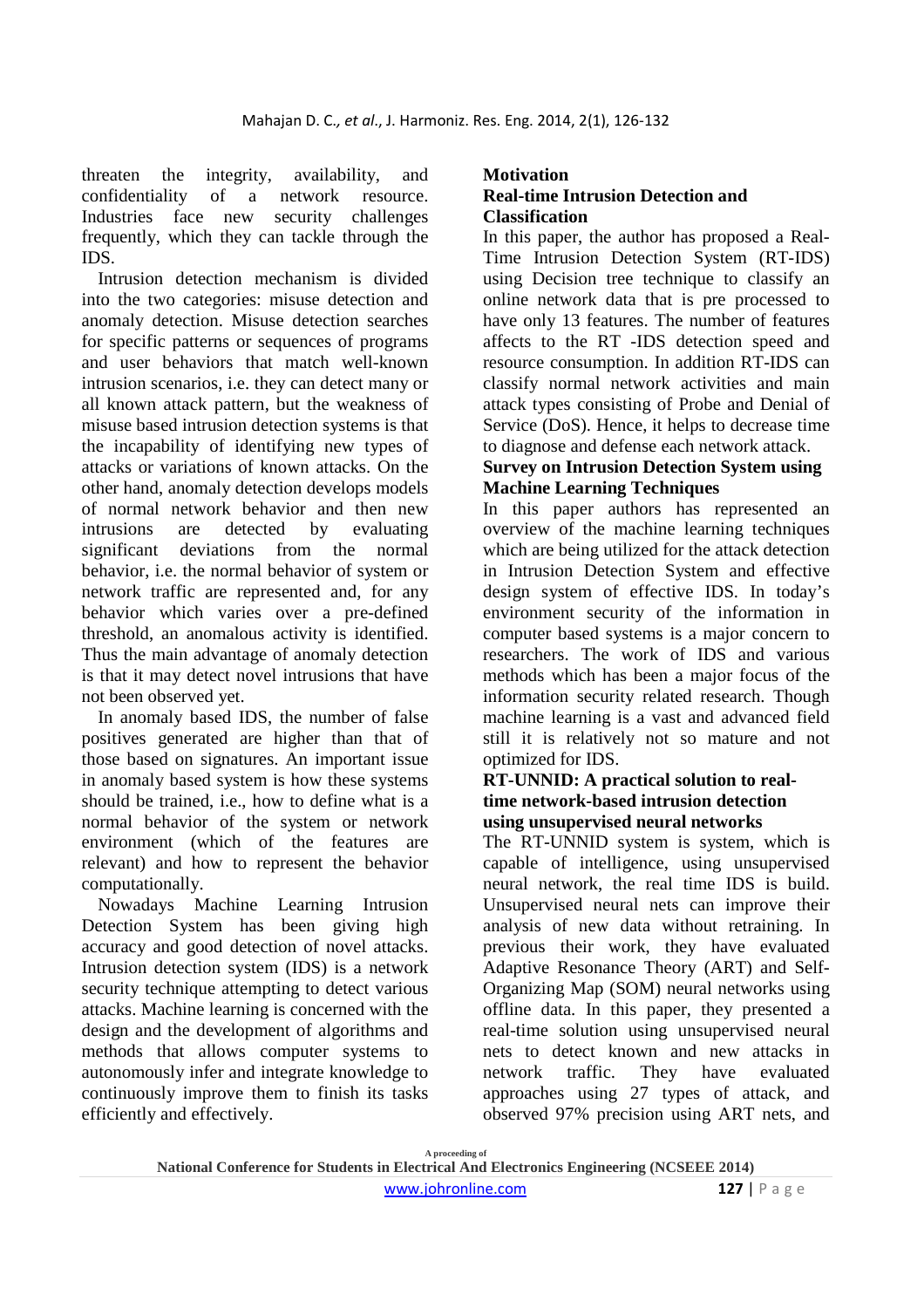95% precision using SOM nets.

### **Evaluating machine learning algorithms for detecting network intrusions**

In this paper they mainly focused on detecting network intrusions. They employ ensemble algorithms in modeling network intrusion detection systems, to improve detection performance. In this they described the methods employed in their proposed framework and given how to apply these methods to build an efficient intrusion detection system model. They are given overview of the framework and ensemble learning methods like Ad a Boost, Random Forest, Naïve Bayes. They presented Naïve Bayes algorithm also in order to compare their earlier results on the proposed method, to find its suitability in building an efficient network intrusion detection model.

#### **Problem Description**

Our paper An Anomalous Real-Time Intrusion Detection System Using Machine Learning Algorithm is an attempt to detect the attack in the online system and reduce false alarm rate for Intrusion Detection System by using Machine Learning algorithm. We aim to design a RTIDS by using machine learning which can meet the demands of Reducing False Alarm Rate with higher detection rate in real time system.

This attempt is to mainly reduce the false alarm rate (FAR) as compare to the legacy system as discussed before. With the aim to detect the novel attacks which are not known to the security system.

## **Solution and Experiment**

This intrusion detection system can analyze the captured packets and detect whether it would be an intrusion or not. The main assumption for this experiment is used is that the nature of the abnormal or anomalous traffic is different from that of the normal network traffic. From the view of architecture, the diagram of system includes several modules, which has shown in Figure 1.

7. Packet Monitor :

This module captures packets from the network to serve for the data source for the IDS.



Fig. 1 Basic Architecture of Anomalous Real Time Intrusion Detection System

**A proceeding of National Conference for Students in Electrical And Electronics Engineering (NCSEEE 2014)**  www.johronline.com **128** | P a g e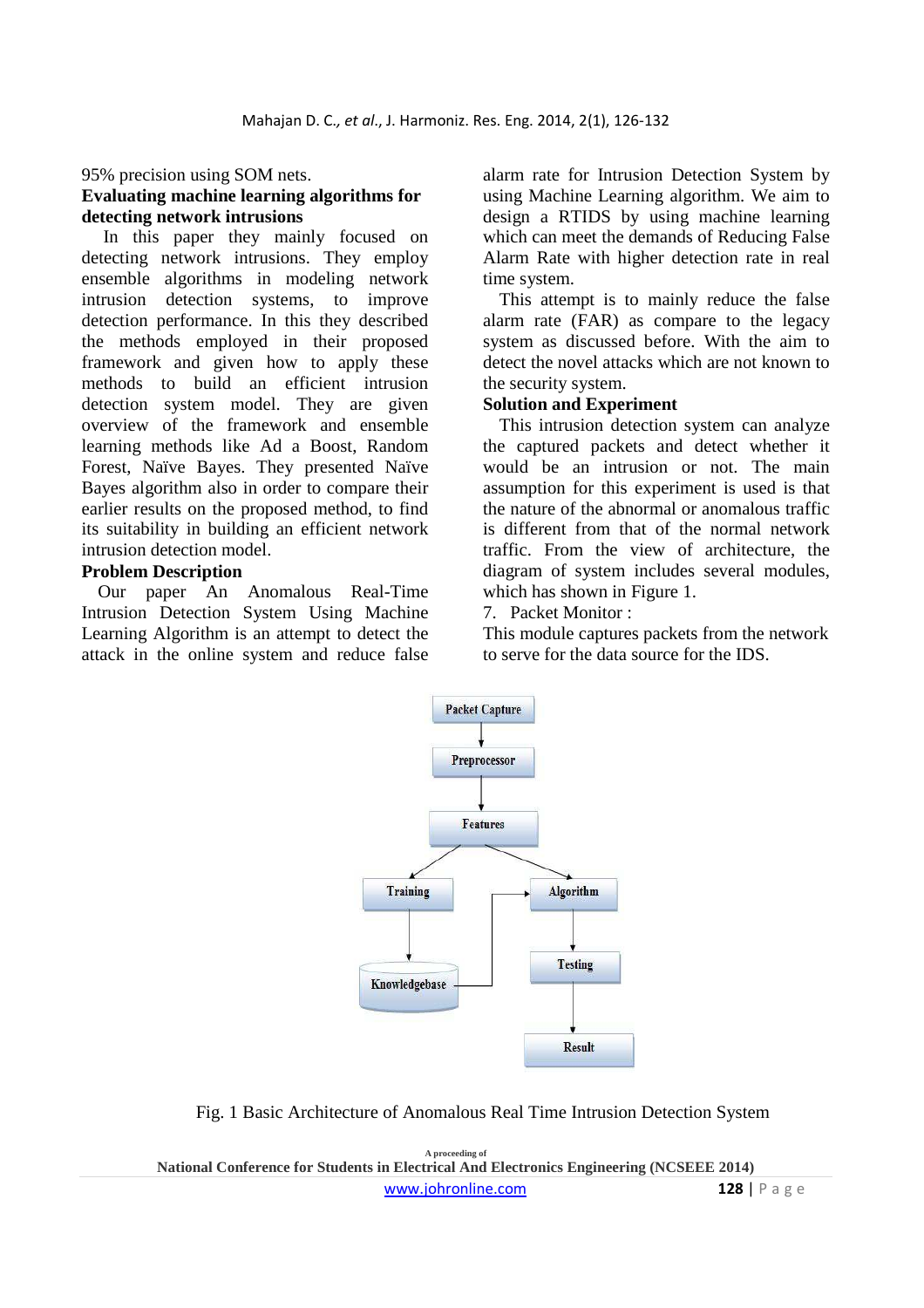Pre-processor :

In pre-processing phase, dataset is collected and processed for use as input to the system.

Feature Extractor : This module extracts feature vector from the packets and submits the feature vector to the classifier module.

Algorithm : The function of this module is to analyze the packet stream and to draw a conclusion whether the given packet is attack or normal.

Result :While detecting the intrusion, this module will send a warning message to the user.

Knowledgebase : This module serves for the training samples of the classifier phase. The intrusion samples can be perfected under user interference, so that the capability of the detection can be improved.

The detailed explanation of the experiment is given as follows : A. Preliminary Setups:

For the experimental purpose we have created the attack by attack generating tool such as LOIC. This tool generates the DOS attack from the source machine to the destination machine. Denial of Service (DOS) attack is an attempt to make a computer system or network resource unavailable to its expected users. Here at destination machine we are doing the packet capturing.

# *B. Packet Capturing:*

At the starting packet monitoring phase, extraction of packet features is done with the help of packet sniffing tools such as Wireshark, Caspa. We have used Wireshark packet capturing tool to capture network packets such as IP, ICMP, TCP, UDP.

Wireshark is a network analyzer tool which is used to read packets from the network, then decodes, and presents them in the easily understandable format. The most important aspect of Wireshark is that it is open source, actively maintained, and free. These packets captured from the wireshark tool are saved in the text file format for the pre processing phase.

*C. Pre processing :*

This phase of the pre processing deals with the file conversion i.e. the packets captured from that of the wireshark tool in the text format are not understandable. Thus, this file is changed to the another format with the help of the CSV converter it is java code which convert the packets in the CSV format which can be easy to understand and use by the code for the further packet analysis purpose.

# *D. Feature Extraction:*

The captured packet of the wireshark tool has mainly 24 attributes which can be further used for analysis. This attributes can be of various types such as categorical or continuous. The nature of this attributes helped us to determine the applicability of anomaly detection techniques. Considering overall scenario some features/attributes does not play any specific role while observing the anomalous behavior such as source address, destination address, time etc. So that at this phase the main aim is to select the features such that these are contributing the analysis of the networks behavior here features like type, version and header length, Differentiated service field, Total length, flags, checksum etc.

*E. Classification*

In this phase the data which is received from the previous phase for analyzing whether the packet is normal packet or attack packet. The selected feature values and the algorithm will help classify the packet into their familiar groups. It consists of Training Phase and Testing Phase

a. Training Phase:

The training phase consist answer class provision along with packet features, that will help to formulate ways to decide mapping domains. We can change is ways or rules depending as per the future training. Every algorithm has its own strategy of

**A proceeding of**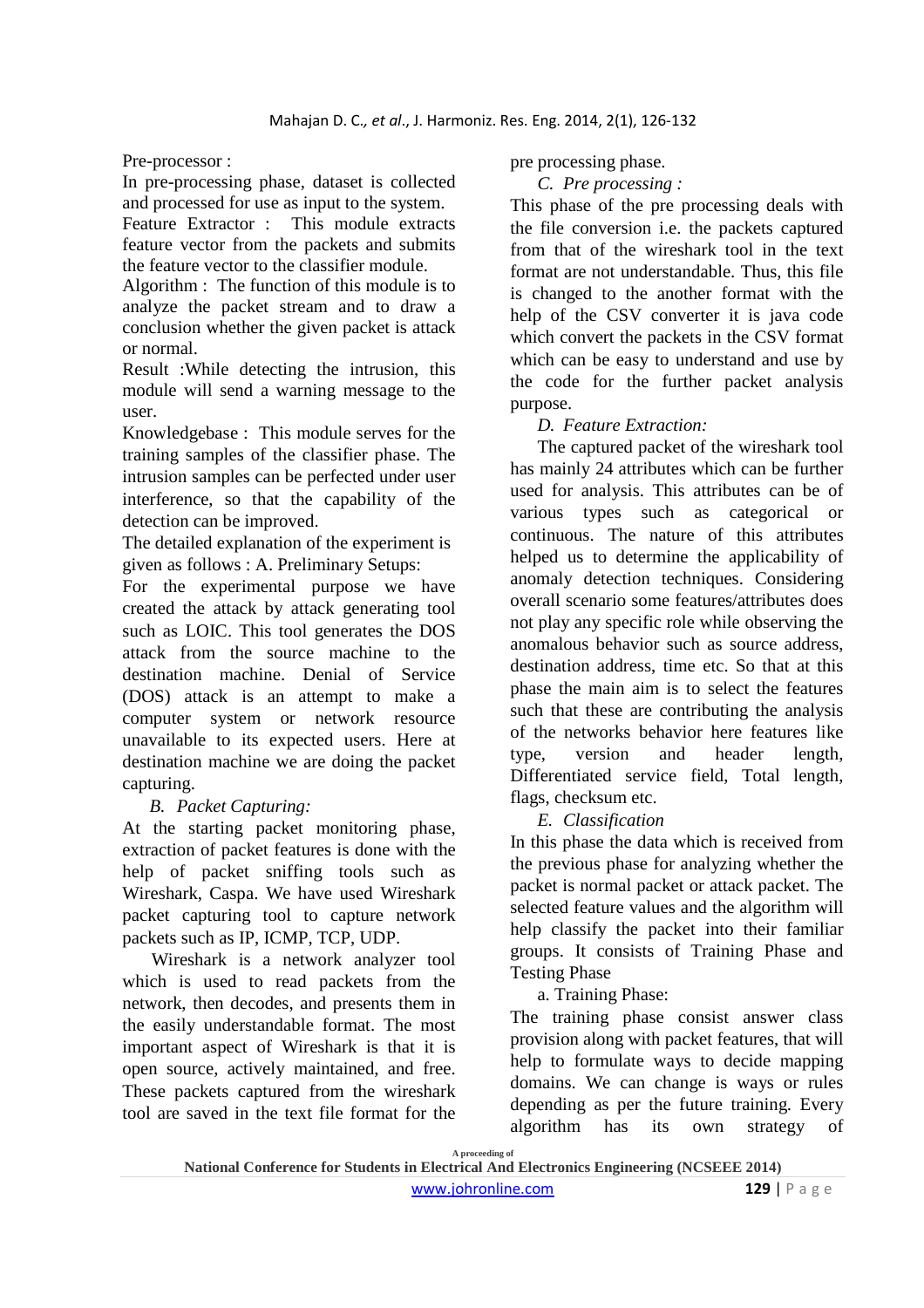classification. Here we are using the decision tree algorithm for this.

### b. Testing Phase

The Testing Phase, consist of the captured network data which is then given to the intrusion detection system to sample whether the given packet is normal or attack. This training phase process is performed by providing the input as packets without the specification of the answer class.

*F. Machine Learning Algorithm:*

The motivation to apply machine learning techniques for intrusion detection is to build the model based on the training data set automatically. This data set contains the collection of data and its instances, each of can be described using a set of attributes (features) and the associated labels.

Here for the training purpose we are using the DECISION TREE algorithm which will create the tree specifying the trained input to the testing phase. Decision tree learning algorithm is being very successfully used in the experts Systems to capture the knowledge. Our expected task is performed in these systems is by using the inductive methods to provided values of attributes of an unknown object to achieve appropriate classification as per the decision tree rules. It is extended the domain to the values as numeric values and discrete values rather than the Boolean values.

A decision tree is a tree in which each branch node represents a choice between a number of alternatives, and each leaf node represents a decision.

A decision tree classifies instances by traversing from the root node to leaf node. We are starting from root node of tree, while testing the attribute specified by root node, then by moving towards the down to the tree branch according to its attribute value in the given set. The same process is again repeated the sub-tree levels. Thus, resulting generated decision tree gives the concept which appeals

as it renders the self-evident classification process.

A decision tree built from the fixed 'n' attributes. The leaf nodes of the decision tree contain answer class whereas a non-leaf node is a decision node. The decision node is an attribute test with each branch can be a possible value of the attribute. This Decision Tree uses information gain and help to decide which attribute goes into a decision node. This is the advantage of a decision tree program, rather than a knowledge engineer, which elicits the knowledge from an expert.

### *a) Data Description*

The sample data used by Decision Tree has following requirements:

- Attribute value description The same attributes must describe each example and have a fixed number of values.
- $\Box$  Predefined classes The attributes must be already defined, i.e. they are not learned by algorithm.
- Discrete classes Classes must be represented precisely. Continuous classes broken to the vague categories such as we can say metal being "hard, quite hard, flexible, soft, quite soft" are suspect.
- $\Box$  Sufficient examples As inductive generalization is used there must be enough test cases so as to distinguish the valid patterns from chance occurrences.
- *b) Attribute Selection*

To know the best attribute this algorithm has a statistical property, which is called as information gain, is used. We can measure gain as how well a given attribute separates training examples into targeted classes. The one with the highest information (information being the most useful for classification) is selected. Here to define gain, we first borrow an idea from information theory called entropy. Entropy is used to measure the amount of information in an attribute.

**A proceeding of**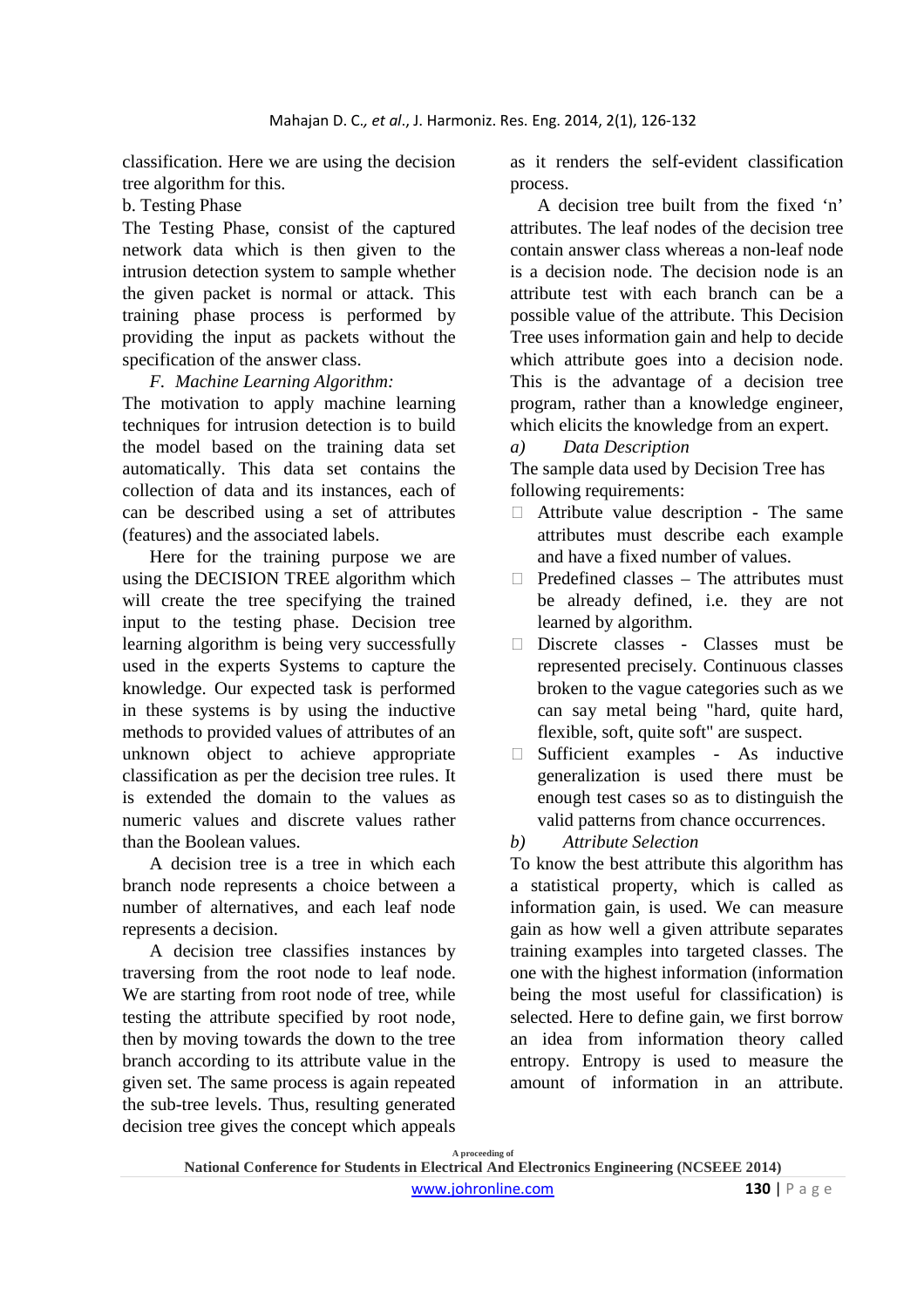Given a collection S of C outcomes  $() = \sum - () \log_2()$ 

Where, ( ) is the proportion of S belonging to class I.  $\Sigma$  is over C.

Here, S is an entire sample set.

*Example*

If S is a collection of 20 examples with 11 YES and 9 NO examples then

*Entropy(S) = - (11/20) Log2 (11/20) - (9/20) Log2 (9/20) = 0.4895*

Notice entropy is 0 if all members of S belong to the same class (the data is perfectly classified).

The range of entropy is 0 ("perfectly classified") to 1 ("totally random").

*Gain(S, A)* is information gain of example set S on attribute A is defined as

*Gain(S, A) =* ( ) − ((| |/| |) ∗ ( ))

Where:

*S* is each value v of all possible values of attribute A

 $Sv$  = subset of S for which attribute A has value v

 $|Sv|$  = number of elements in  $Sv$ 

 $|S|$  = number of elements in *S*.

On the basis of value of gain for each attribute the attribute selection takes place. The attribute which is having more gain value is select as the decision node and the further selection of child nodes is also done in the same way. By analyzing all the attributes the decision tree is formed and this is considered as a result of the training phase. This tree is generated from the set of training packet sets. This generated tree trains our IDS for attack detection. After this the packets which are to be tested are given as an input to the decision tree and on the basis of attributes of the packets in the file the decision for them is generated whether the packet is attack or not. This phase is called as testing phase in the project.

### **CONCLUSION**

After studying the existing work done on the intrusion detection, in this paper we have presented an Anomalous Real-Time Intrusion Detection System Using Machine Learning Algorithm as Decision tree. This can be successfully implemented for the detection of attacks in real time intrusion detection system. As machine learning is a vast and advanced field and is relatively immature and not so optimized for IDS. Thus, security of information in computer based systems can be achieved with the help of this system maximally with the detection of the novel attacks by decision tree machine learning algorithm.

## **FUTURE WORK**

In recent some of the years, the challenges which lie ahead of us in intrusion detection system are huge, on which following future work is to be done.

- I. The very large amount of the data can be capture with the less processing time.
- II. Accuracy can be increase when amount of testing data is in large amount.
- III. Attribute selection process can be done at time of capturing of packets only.
- IV. As we are capturing data and then processing it manually it can be done automatically such way that system will capture packets itself.

#### **REFERENCES**

[1] Jiawei Han, Micheline Kamber, Jian Pei, "*Data mining concepts"*

[2] S. K. Wagh, V. K. Pachghare, S. K. Kolhe, "*A survey on intrusion detection system using machine learning techniques*", IJCA(0975-8887) Vol. 78.

[3] Wei Peng, Juhua, Chen, Haiping Zhou, "

**A proceeding of** 

**National Conference for Students in Electrical And Electronics Engineering (NCSEEE 2014)**  www.johronline.com **131** | P a g e